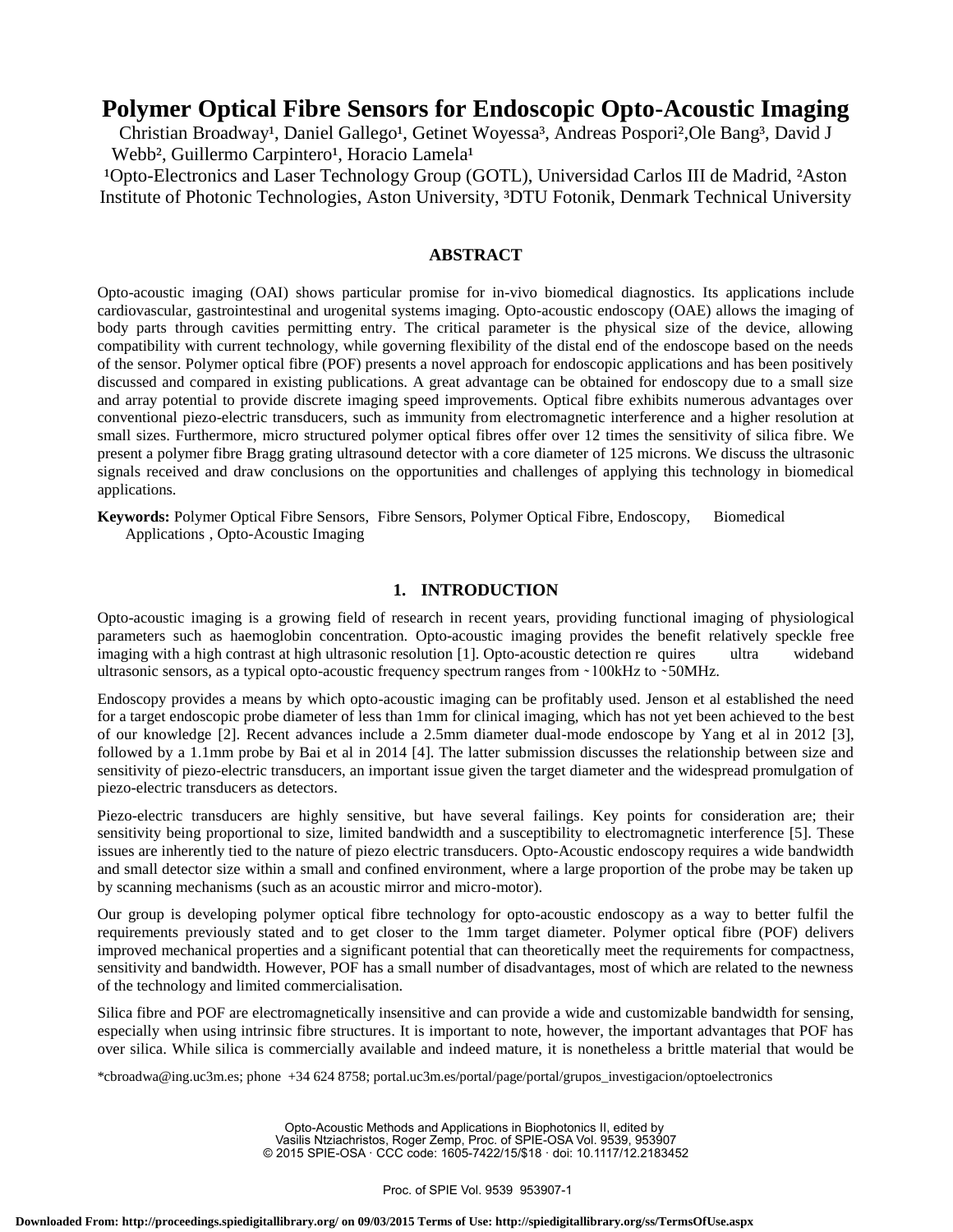placed inside the body, albeit with protection. The mechanical properties of POF not only reduce safety concerns but also present the potential for greater sensitivity. It is important to note that several polymers exist under the banner of polymer optical fibre, the most common of which being Poly-Methyl-Methacrylate (PMMA). Bilro et al give the Young's Modulus of PMMA as 3.2GPa, compared to 72GPa for Silica [6]. Furthermore, Peters lists the elastic limit of PMMA as 10% compared to 3% for silica [7]. These qualities not only show higher potential for acoustic sensitivity but also highlight the reduced risk of fracture and bending for POF compared to silica. While these figures may vary for different variations of the polymer PMMA and indeed for other polymers, it shows the scope and potential that POF offers for endoscopic implementation.

We have previously demonstrated that the acoustic sensitivity of an interferometric single mode polymer optical fibre sensor (SMPOF) is one order of magnitude higher than a silica counterpart [8]. However, good quality step index SMPOF is not easily available at the present time. Micro-structured polymer optical fibre (mPOF) exhibits the same acoustic sensitivity at 1MHz, can be made endlessly single-mode and is 3 times more sensitive at 10MHz [9].

Intrinsic fibre structures, such as fibre Bragg gratings (FBG) and Fabry-Perot cavities, are inscribed into optical fibre and behave according to the forces that act on it, such as strain and temperature. Intrinsic structures have a customisable optical spectral response and can be highly reflective. Factors such as birefringence and fibre geometry affect the normally homogeneous intrinsic structures that can be observed in silica fibre, rendering their implementation more difficult.

In this contribution, we present an mPOF PMMA Bragg grating detector with a 125µm diameter, making it suitable for endoscopic implementation. We demonstrate ultrasonic detection at 1MHz and 10 MHz. We analyse the different signals received and identify the causes, presenting plans for the removal of unwanted components in order to improve the detector. We relate the various components to endoscopic sensor configuration and topologies. Finally, we discuss the potential for opto-acoustic imaging and barriers that need to be overcome.



#### **2. METHODOLOGY**

Figure 1. Overview of FBG Sensing and the effect on the transmitted spectrum

An inscribed FBG is a periodic modulation of the refractive index of the fibre core. As Figure 1 shows, this modulation produces a stop band in the transmission spectrum around a central wavelength, known as the Bragg wavelength. FBG sensing is typically done in a reflection configuration, where the grating produces a pass band around the Bragg wavelength, whose shape and power depend upon the characteristics of the grating inscription parameters.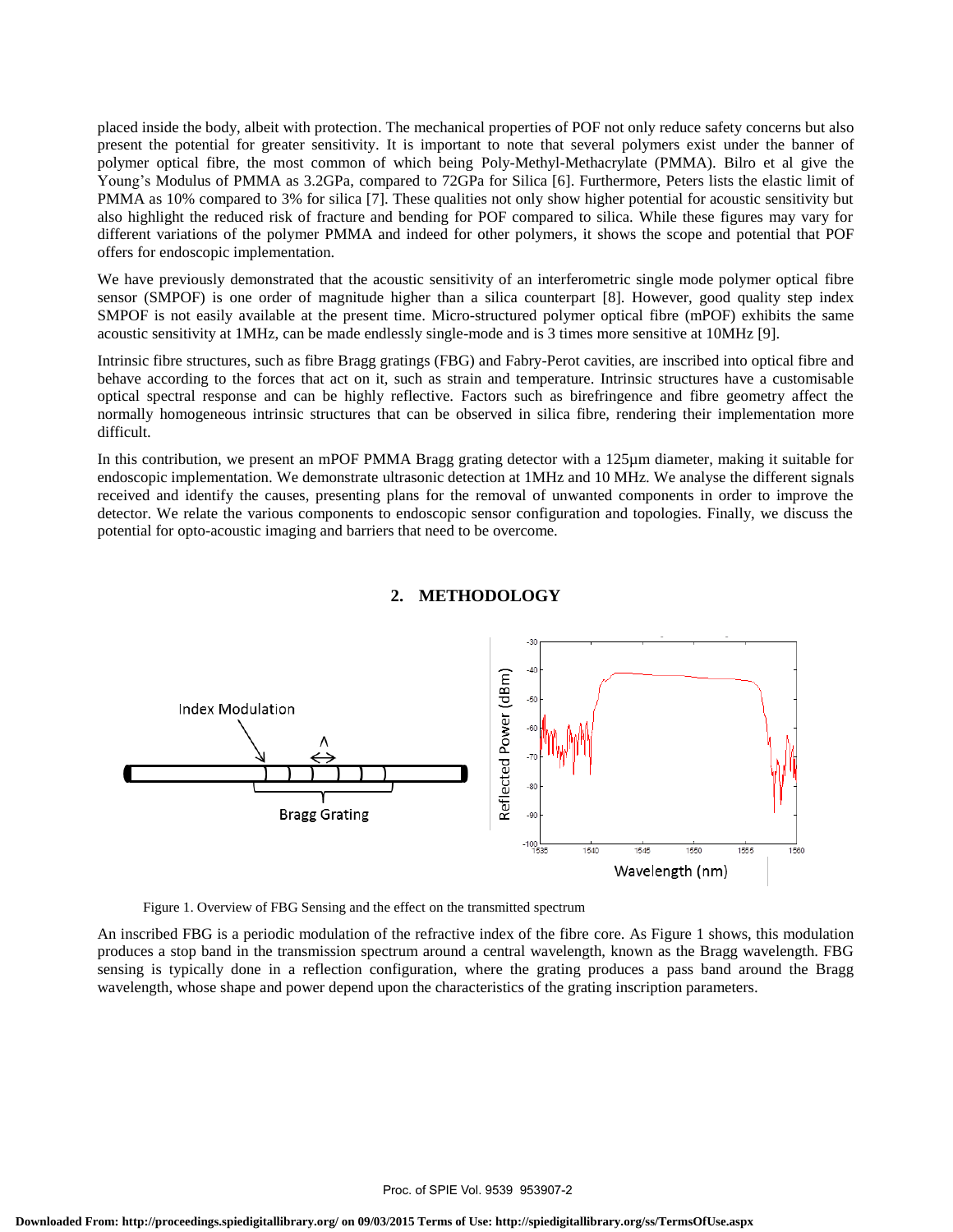

Figure 2. Sketch of a reflected spectrum profile of an FBG (blue) that is then used with a tuneable laser (red) and an incident ultrasonic wave (green) that induces a shift in the FBG profile

For ultrasonic measurements, first we analyse the profile of the grating in question, then tune a laser to the 3dB point of the grating profile, stabilise the laser wavelength to compensate for low frequency drift observed at the detector and finally generate an incident ultrasonic wave. This causes a wavelength shift in the grating profile, producing an amplitude variation that can be observed and measured. Figure 2 shows the grating profile (blue) that has been examined and the 3dB point located. A laser is then tuned to this wavelength (red) and the incident ultrasonic wave (green) creates a wavelength shift that is observed as a change in output power. For the results presented in the next section, the grating profile and the tuned laser profile can be observed in figure 3.



Figure 3. Depiction of characterised grating profile and laser tuned to the grating 3dB point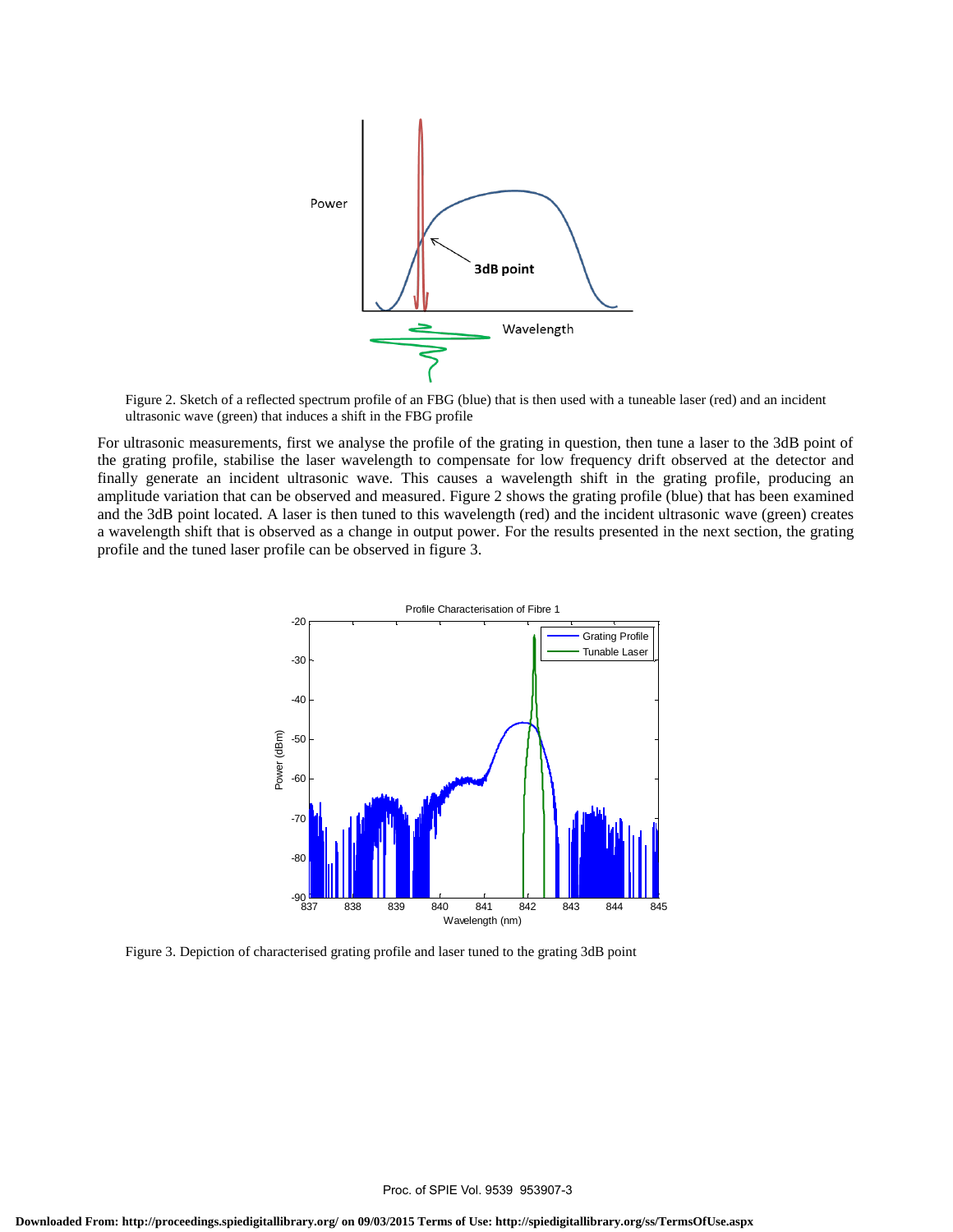This analysis is undertaken using the setup shown in figure 4. Once the laser is tuned and then stabilised using piezo electrics, piezo electric transducers are positioned and acoustically coupled, using water as the acoustic medium.



Figure 4. Schematic of the structure profile characterization setup

The profile characterisation setup is used as a base for the ultrasonic measurements to maintain coupling and to apply strain to the fibre if required. For ultrasonic measurements, the SLED and Isolator are replaced with an external cavity tuneable laser (Sacher, Lion TEC-500). 1MHz and 10MHz ultrasonic transducers (Panametrics V303 and V327) were excited using a square pulse generator (Panametrics 5077PR) and positioned in two discrete ways, as shown in figure 5.



Figure 5. Ultrasonic detection configurations 1 and 2 as added to the profile characterisation setup in figure 4. A) Transducer underslung and pointing upwards towards fibre B) Transducer pointing vertically downwards, with fibre raised from supporting metal platform by allen keys.

Figure 5A shows the first configuration, where the transducer is positioned just below the fibre with water placed on the surface of the transducer for acoustic coupling. The fibre is secured in free space at the point of the grips. Figure 5B shows the second setup, with the fibre steadied with a metal platform and raised using allen keys. The transducer is positioned vertically over the fibre with water placed on the support for acoustic coupling. The second setup limits the movement of the fibre but provides the possibility of reflections from the support.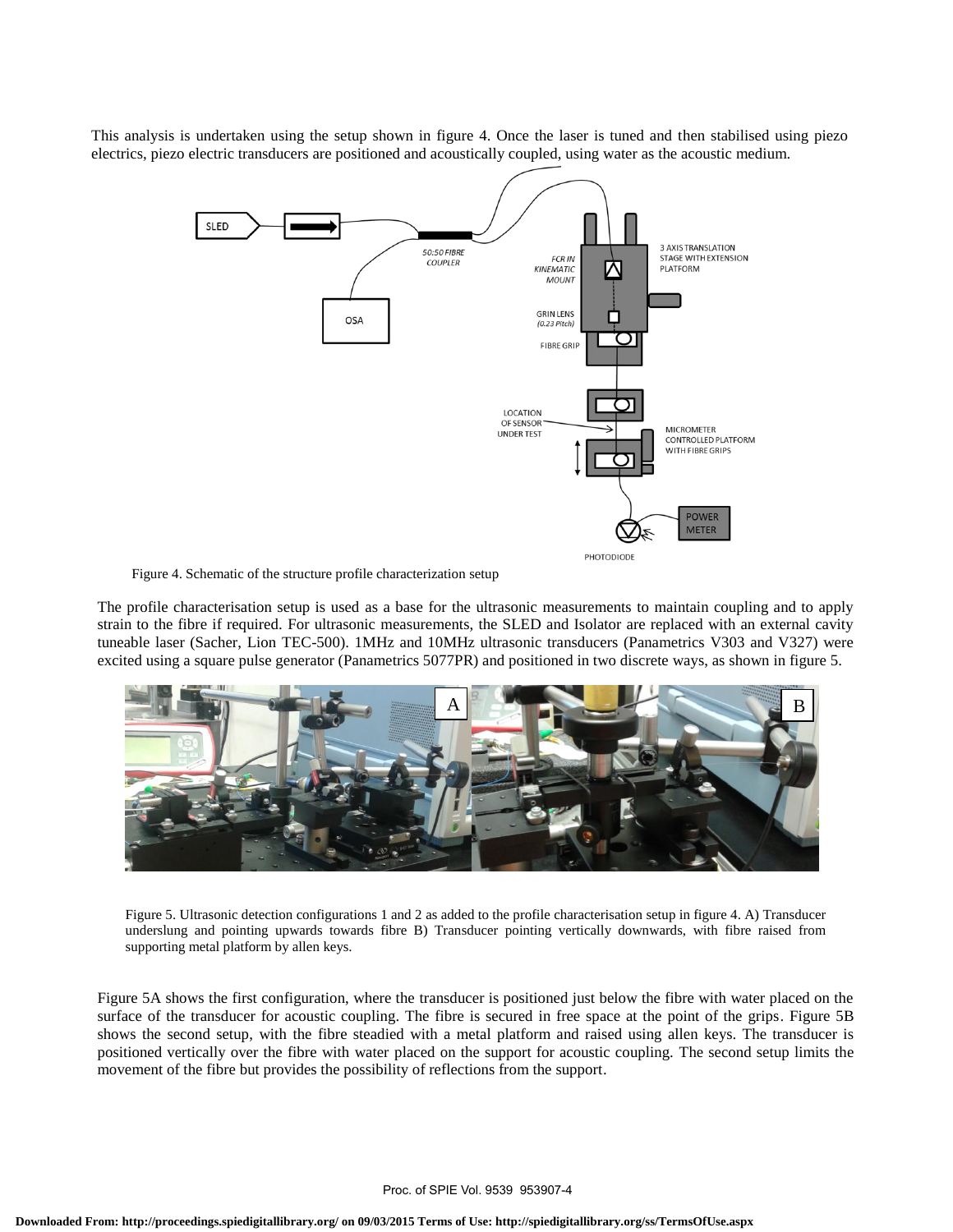#### **3. DISCUSSION OF RESULTS**

We have detected ultrasonic waves incident from 1MHz and 10MHz transducers using a PMMA mPOF Bragg grating with a central Bragg wavelength of 841nm and a diameter of 125um. Figure 6 shows the results obtained.



Figure 6. Ultrasonic detection using a PMMA mPOF FBG at 1MHz at 10MHz. A) Signal received using ultrasonic setup 1 with a 1MHz transducer B) Signal received using ultrasonic setup 2 with a 1MHz transducer C) Signal received using ultrasonic setup 2 with a 10MHz transducer D) Diagram representation of setups 1 and 2 showing the transducer position, acoustic medium, fibre with FBG and support with screw hole

From the static appearance of figure 6A, the ultrasonic response could be perceived as positive. However, this signal varies over time in an interferometric manner with the expected performance of a Bragg grating being a response without a time variance. In order to clarify the issue, a change in setup was made from the configuration in figure 5A to figure 5B. This change introduced a metal support, raised the fibre and involved sweeping the transducer position to determine the effect of transducer position relative to the grating.

Figure 6B provides the answers by comparison with 6A. We can observe a number of effects, the first being a stable peak of low voltage which from the time delay can be said to be the direct detection of ultrasound from the grating, where the grating is not well aligned with the transducer. The second peak is of an interferometric nature and is comparably lower in amplitude and has an increased time delay. The interferometric signal is generated from a combination of the Bragg grating and one of the facets of the fibre. By manipulating the fibre after the Bragg grating and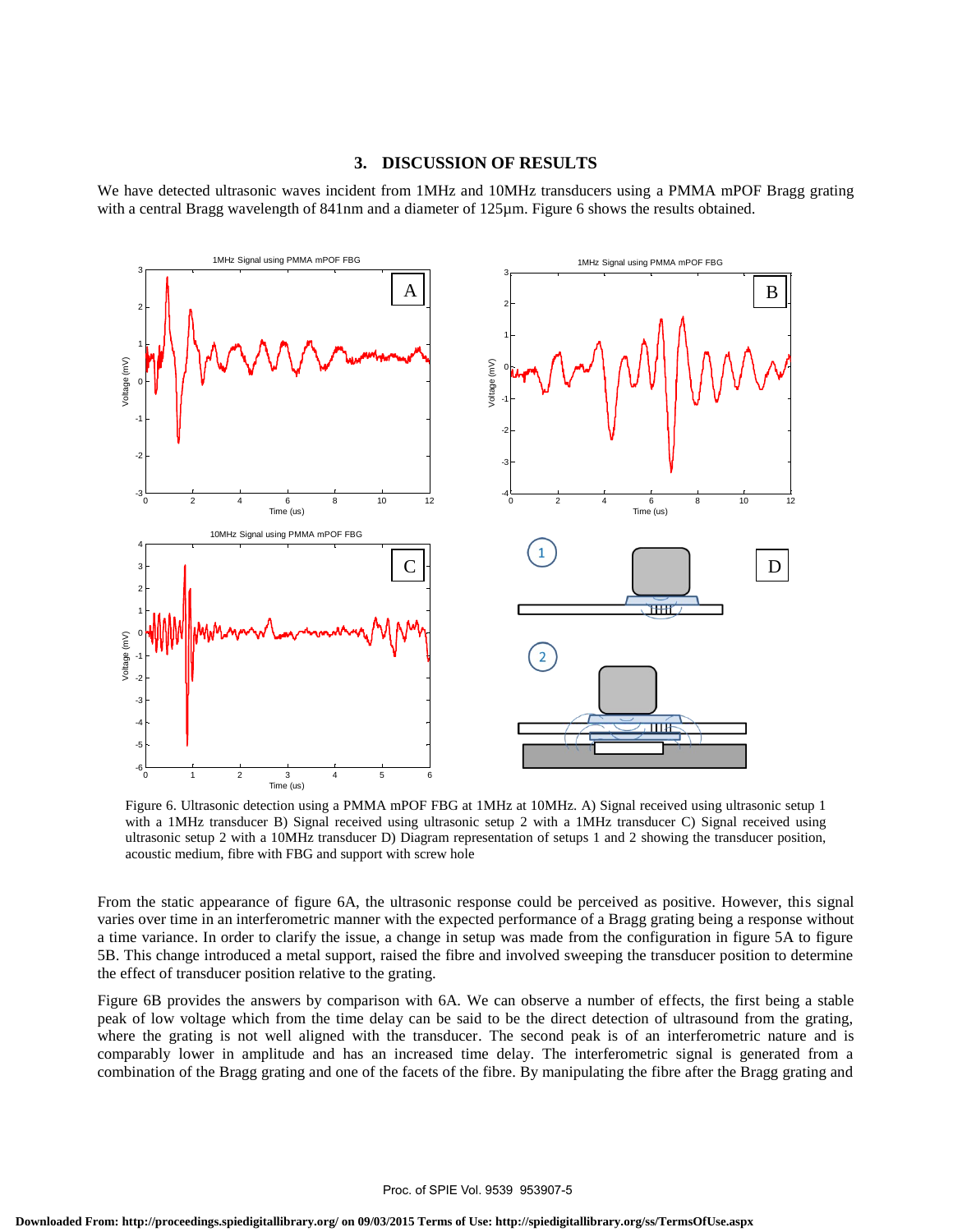observing no effect, we concluded that the interferometric signal is generated between the input facet of the fibre and the Bragg grating itself. From the difference in amplitude of the interferometric signal, we can infer that there are a number of effects superimposed in figure 6A that are separated out in 6B. Two of these components are the detected ultrasonic response from the grating and the interferometric response between facet and grating.

We can observe two other effects of note in figure 6B. There is an overlap between the reverb of the outgoing pulse and the beginning of the following pulse, causing an increased amplitude visible after 8µs in figure 6B. Comparison of all the figures in figure 6 show that at 10MHz the reverb is much smaller compared to the 1MHz result. Considering the inherent sensitivity of POF and considering the platform used as a support in setup 2 we have a number of detected ultrasonic waves with different time delays as can be observed in figure 6B at 5µs onwards. For instance, waves may reflect off the support and be detected at the grating. Given the depth of a screw hole in the support, we can identify that the signal received at 7µs is from this origin. Other displacements are the ultrasonic waves effectively coupling into the fibre and travelling to the grating.

There are several solutions to improving the quality of the detector along with several obstacles to be overcome. Solutions include precise positioning of the transducer to be over the grating, the removal of a support or the use of a uniform support to mitigate time-delayed reflections and acoustic shielding of the non FBG parts of the fibre. In order to remove or reduce the interferometric effects an angled fibre facet would be best, however difficulties providing consistent cleaving of POF will slow progress in this area. The best solution is to ensure that the surfaces are as perpendicular and uniform as possible given current cleaving methods and success rates, however further work may determine other methods. Connectorisation of the fibre may be an option as well, despite the high losses currently experienced.

# **4. CONCLUSIONS AND FUTURE WORK**

We have presented a 125µm diameter mPOF Bragg grating ultrasound detector and observed the resultant signals using ultrasonic transducers at 1MHz and 10MHz. We have analysed and discussed the different signals and effects, indicating potential methods to overcome the undesired responses. We have proved that POF Bragg gratings are capable of being used as ultrasound detectors with fibres that can fit inside a theoretical endoscope with a diameter of less than 1mm.

We conclude that this technology has implementation potential and that the issues discussed in the previous section need a solution that is viable. Given the fundamental acoustic sensitivity of PMMA mPOF and the suitable core diameter, the technology is favourable to provide a successful implementation when the different effects can be shielded out.

To further the development of this technology, elimination of unwanted signals needs to be achieved. The amplitude at the output needs to be improved, elimination of the interferometric component through modification of the facet, shielding of the fibre area to prevent acoustic coupling to the fibre and a different configuration to remove reflection from supports. From this point, good calibration can be achieved and then sensor positioning and topologies require study to determine a good detector setup. With these improvements, the final step is reducing the size of the detector to its minimum size.

## **ACKNOWLEDGEMENTS**

The research leading to these results has received funding from the People Programme (Marie Curie Actions) of the European Union's Seventh Framework Programme FP7/2007-2013/ under REA grant agreement n° 608382.

We acknowledge and thank David Saez Rodriguez, who fabricated the PMMA fibres that were inscribed and characterised in this paper.